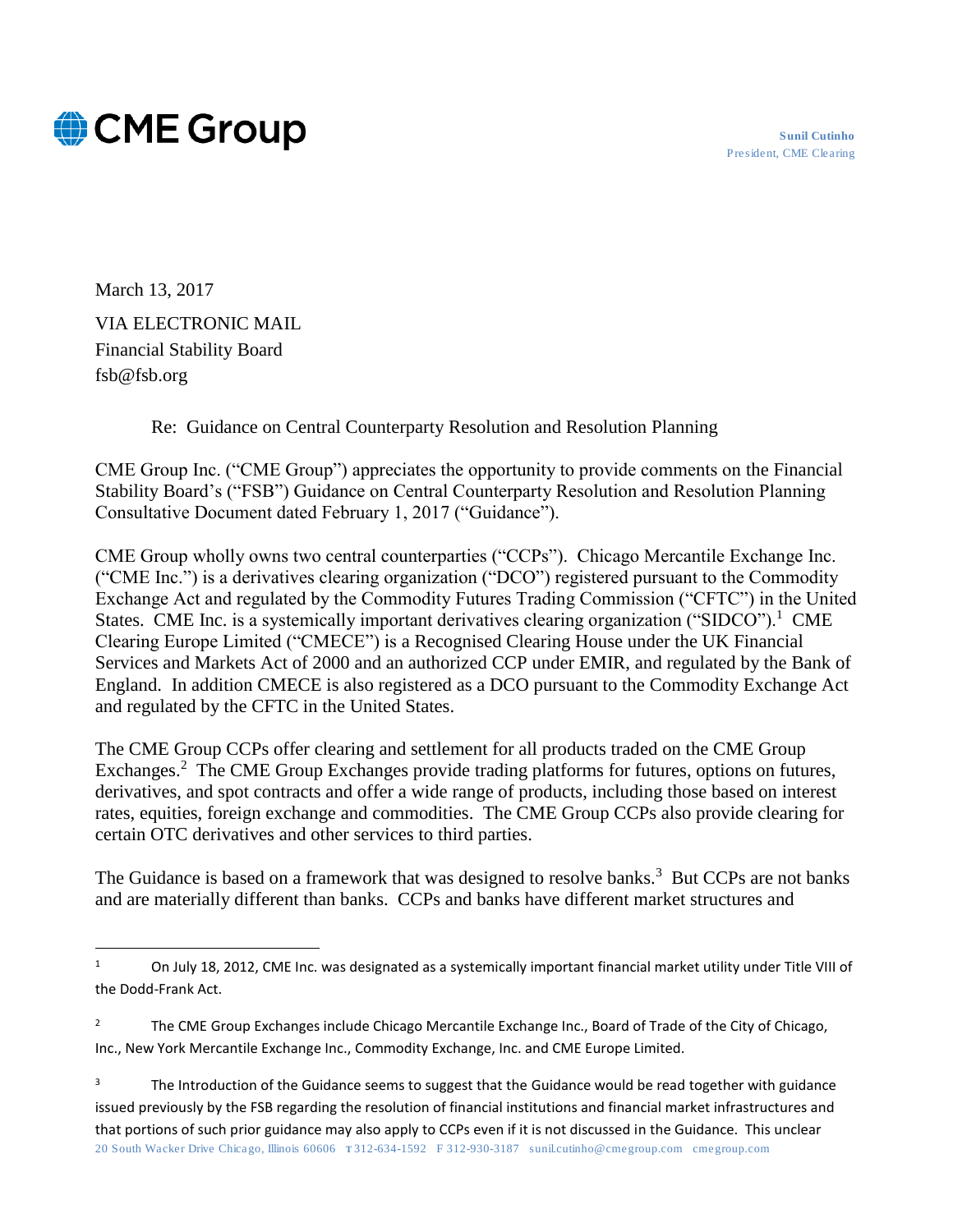perform different market functions. Unlike banks, CCPs have sets of enforceable rules that contractually obligate their customers (clearing members) to engage in default management and recovery efforts if clearing members default. CCP rules generally require each clearing member to post collateral that will be used if it defaults and to make (funded and unfunded) contributions to the CCP's default fund that may be used if fellow clearing members default and the losses resulting from such default exceed the funds of the defaulted clearing member that are available to the CCP, together with the CCP's corporate contribution to the default fund. CCPs are expected to have rules that fully allocate any remaining losses that exceed these resources. Commitments by clearing members to share the losses resulting from clearing member defaults create incentives that encourage clearing members to participate actively in a CCP's default management processes and recovery efforts. It is essential that CCP guidance preserves these incentives—none of which exist in the banking context. In light of these differences, the banking resolution framework is not an appropriate source to use as the basis for CCP guidance. The structure of this guidance should be revisited. Guidance that is drafted specifically for CCPs should surely preserve the incentive structures created by a CCP's rulebook to encourage default management and recovery of a CCP and avoid resolution.

CME Group supports efforts to develop standards to guide the development of principles based resolution strategies and plans for CCPs. The Guidance is, and should be, intended to address what happens in resolution; it should not create the need for resolution by weakening a CCP or its ability to recover.

We agree that the objective of CCP resolution should be to protect financial stability and ensure the continuity of critical CCP functions without exposing taxpayers to the risk of losses. An effective CCP resolution should also preserve the hierarchy of claims under the rules of the CCP and under the applicable insolvency regime. Furthermore, we strongly agree that "[e]ffective CCP resolution planning should have regard to maintaining incentives for CCPs, clearing members, and market participants to centrally clear and engage constructively in efforts to achieve a successful default management or recovery and reduce the likelihood of resolution."<sup>4</sup>

CCP clearing services are critical to the CCP's clearing members, the customers of the CCP's clearing members, the smooth functioning of the markets the CCP serves and the maintenance of financial stability. CCPs have a long history and an excellent track record of managing sizable and complex default events in periods of extreme stress and uncertainty. Thus, it is imperative that a CCP is and remains strong and resilient; this is the first priority. Recovery is the second priority. If a CCP operates under the strictures imposed on a systemically important CCP under regulations adopted to implement the Principles for Financial Market Infrastructures ("PFMIs") and has a wellreasoned recovery plan, resolution is a remote contingency. Therefore, it is imperative that resolution strategies should not impair effective and efficient day-to-day operations and should not interfere with the operation of a CCP's recovery plan.

structure should not be the foundation for the important work of developing effective resolution regimes, which an RA will be tasked with implementing in a stressful and uncertain environment.

<sup>4</sup> FINANCIAL STABILITY BOARD, GUIDANCE ON CENTRAL COUNTERPARTY RESOLUTION AND RESOLUTION PLANNING (Consultative Document) § 1, (Feb. 1, 2017) ("Guidance"), *available at* http://www.fsb.org/wp-content/uploads/Guidance-on-Central-Counterparty-Resolution-and-Resolution-Planning.pdf.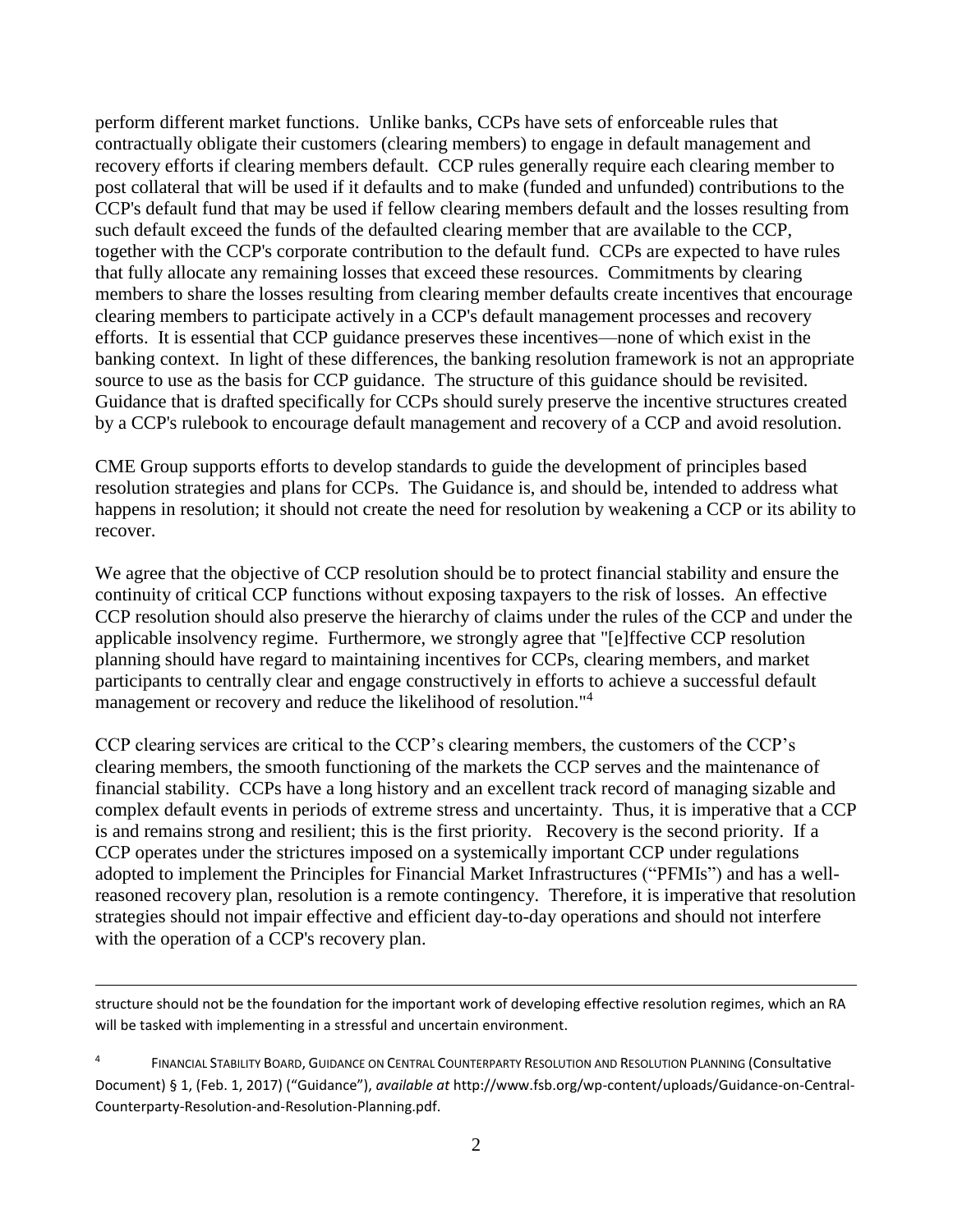Contrary to our shared objectives, we are concerned that the Guidance —if adopted as proposed could compromise daily CCP operations and hinder the CCP's ability to default manage and recover from severe stress. Ironically, the Guidance could even create a need for resolution of a CCP that would be unnecessary if the strength and resiliency of a CCP and its recovery plan are not weakened by the Guidance. We do not believe that this is the intent of the FSB. In order for the Guidance to further our shared objectives rather than undermine them, we identify in this letter critical changes that must be made.

## **A. EXECUTIVE SUMMARY**

### **1. CCPs MUST BE STRONG AND RESILIENT. THIS MUST BE THE FIRST PRIORITY.**

We agree with the Guidance that "[e]ffective CCP resolution planning should have regard to maintaining incentives for CCPs, clearing members, and market participants to centrally clear and engage constructively in efforts to achieve a *successful default management . . . and reduce the likelihood of resolution*."<sup>5</sup>

A strong, resilient CCP is the best defense against failure to the point of resolution. Systemically important CCPs subject to regulations that implement the PFMIs are required to hold resources sufficient to withstand stress in the markets they serve, including stress resulting in two or more clearing member defaults. To address those risks, CCPs maintain pre-funded financial resources—including performance bond, CCP contributions, and clearing member contributions and default management plans.

CCPs have been in existence for more than 100 years and have a long history and an excellent track record of managing sizable and complex default events in periods of extreme stress and uncertainty. For example, during the financial crisis, defaults in the uncleared markets led to disorder and financial panic, but the cleared markets performed well. CCPs successfully managed all clearing member defaults by hedging, auctioning and liquidating the portfolios of the defaulted clearing members. CCPs satisfied the losses created by the default of any clearing member by utilizing only the defaulter's pre-funded financial resources held by the CCP. The performance of CCPs during the financial crisis can be attributed to good risk management practices, including sound margining, periodic stress testing and sizing of pre-funded resources. However, since the financial crisis, CCPs and regulators have further strengthened CCPs through, for example, requiring many CCPs to maintain financial resources that would cover the losses associated with the default of the two clearing members presenting the greatest exposure to the CCP, providing guidance on CCP margin systems, and requiring CCPs to develop recovery plans.

CCPs and regulators should prioritize maintaining the strength and resilience of CCPs. To that end, the resolution authority ("RA") should not have any powers over a CCP during business as usual in the name of resolution planning. As discussed below, if an RA has, and exercises, powers to reshape a CCP's legal structure, business operations, rules and arrangements (including changes to the CCP's risk and default management practices), and/or governance, such actions will likely

 $\overline{a}$ 5 *Id*.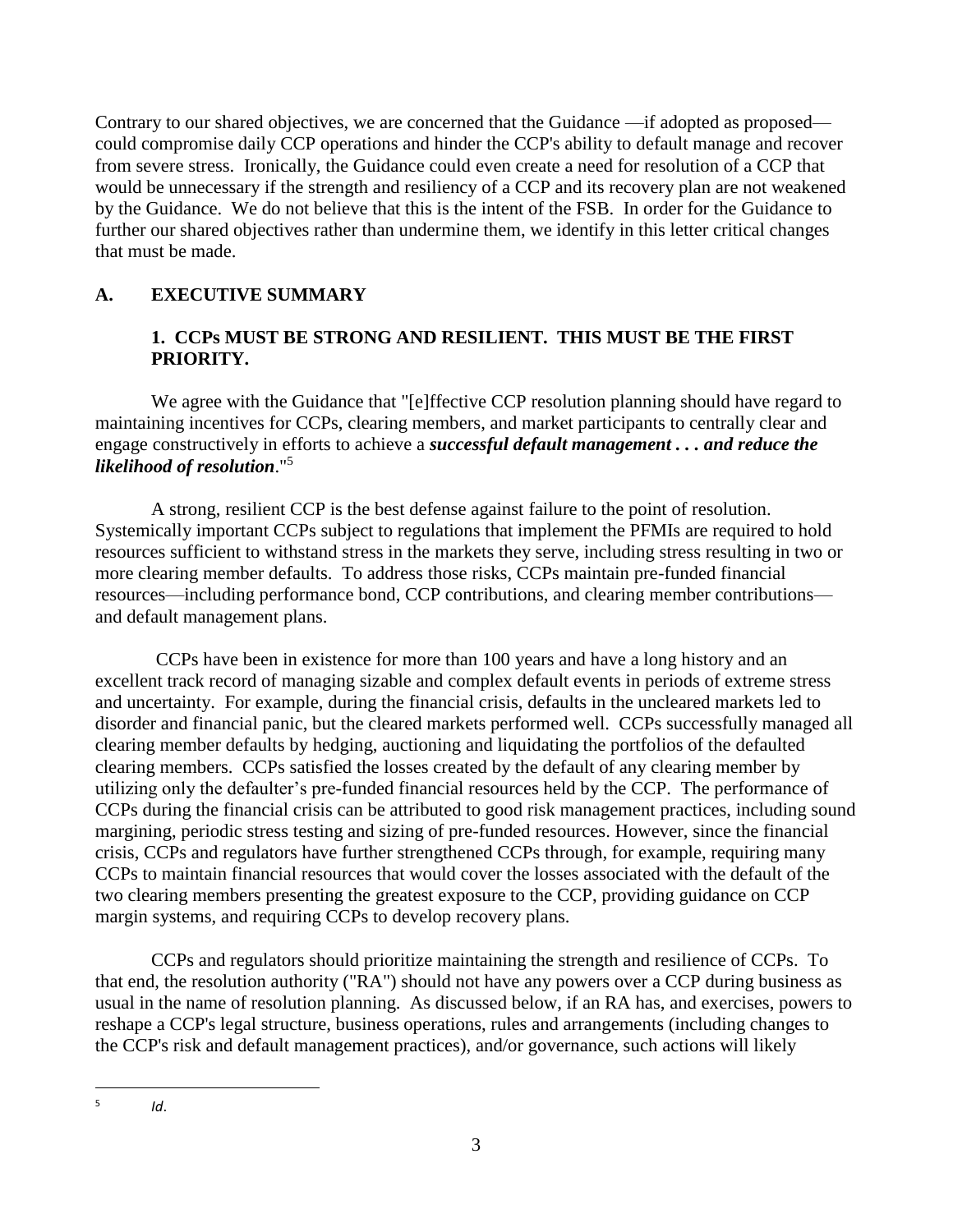weaken a CCP in the ordinary course and the abilty of the CCP to recover. There is no evidence, however, that such actions would make resolution less complicated or costly.

### **2. CCP RECOVERY MUST TAKE PRIORITY OVER RESOLUTION. NEITHER RESOLUTION PLANNING NOR RESOLUTION IMPLEMENTATION SHOULD BE ABLE TO UNDERMINE CCP RECOVERY.**

As discussed below, the proposed Guidance blurs the line between recovery and resolution. If adopted as proposed, the Guidance would undermine the ability of CCPs to recover and would interfere with business structures and operations designed for success in favor of structures designed to mitigate the cost of failure.

Each CCP should maintain a comprehensive, adaptable recovery plan that the CCP would be allowed to exercise and exhaust in the event of stress before the RA steps in. The PFMIs call for each systemically important CCP to prepare and maintain a recovery plan.<sup>6</sup> According to CPMI-IOSCO guidance regarding recovery for financial market infrastructures (including CCPs) ("CPMI-IOSCO Recovery Guidance"), "'[r]ecovery' concerns the ability of an [CCP] to recover from a threat to its viability and financial strength so that it can continue to provide its critical services *without requiring the use of resolution powers by authorities*."<sup>7</sup> The CPMI-IOSCO Recovery Guidance further defines recovery to mean

the actions of [a CCP], consistent with its rules, procedures and other ex ante contractual arrangements, to address any uncovered loss, liquidity shortfall or capital inadequacy, whether arising from participant default or other causes (such as business, operational or other structural weaknesses), including actions to replenish any depleted pre-funded financial resources and liquidity arrangements, as necessary to maintain the [CCP's] viability as a going concern and the continued provision of critical services.<sup>8</sup>

Under the CPMI-IOSCO Recovery Guidance, recovery tools in a CCP's recovery plan that impact clearing members and their customers should be transparent to help clearing members and their customers measure, manage and control their potential losses and liquidity shortfalls when electing to clear with the CCP. $9$  We agree and believe that a CCP should include each of these recovery tools in its rulebook and in its recovery plan.

We also agree with the CPMI-IOSCO Recovery Guidance that a CCP's recovery tools should create appropriate incentives for participants of the CCP to "(i) control the amount of risk that they bring to

<sup>6</sup> CPMI-IOSCO, TECHNICAL COMMITTEE OF THE INTERNATIONAL ORGANIZATION OF SECURITIES COMMISSIONS, PRINCIPLES FOR FINANCIAL MARKET INFRASTRUCTURES § 3.3.8 (Apr. 2012), *available at* http://www.bis.org/cpmi/publ/d101a.pdf

<sup>&</sup>lt;sup>7</sup> CPMI-IOSCO, BOARD OF THE INTERNATIONAL ORGANIZATION OF SECURITIES COMMISSIONS, RECOVERY OF FINANCIAL MARKET INFRASTRUCTURES § 1.1.1 (Oct. 2014) ("CPMI-IOSCO Recovery Guidance") (emphasis added), *available at* http://www.bis.org/cpmi/publ/d121.pdf.

<sup>8</sup> *Id.*

 $\overline{q}$ *See id*. § 3.3.6.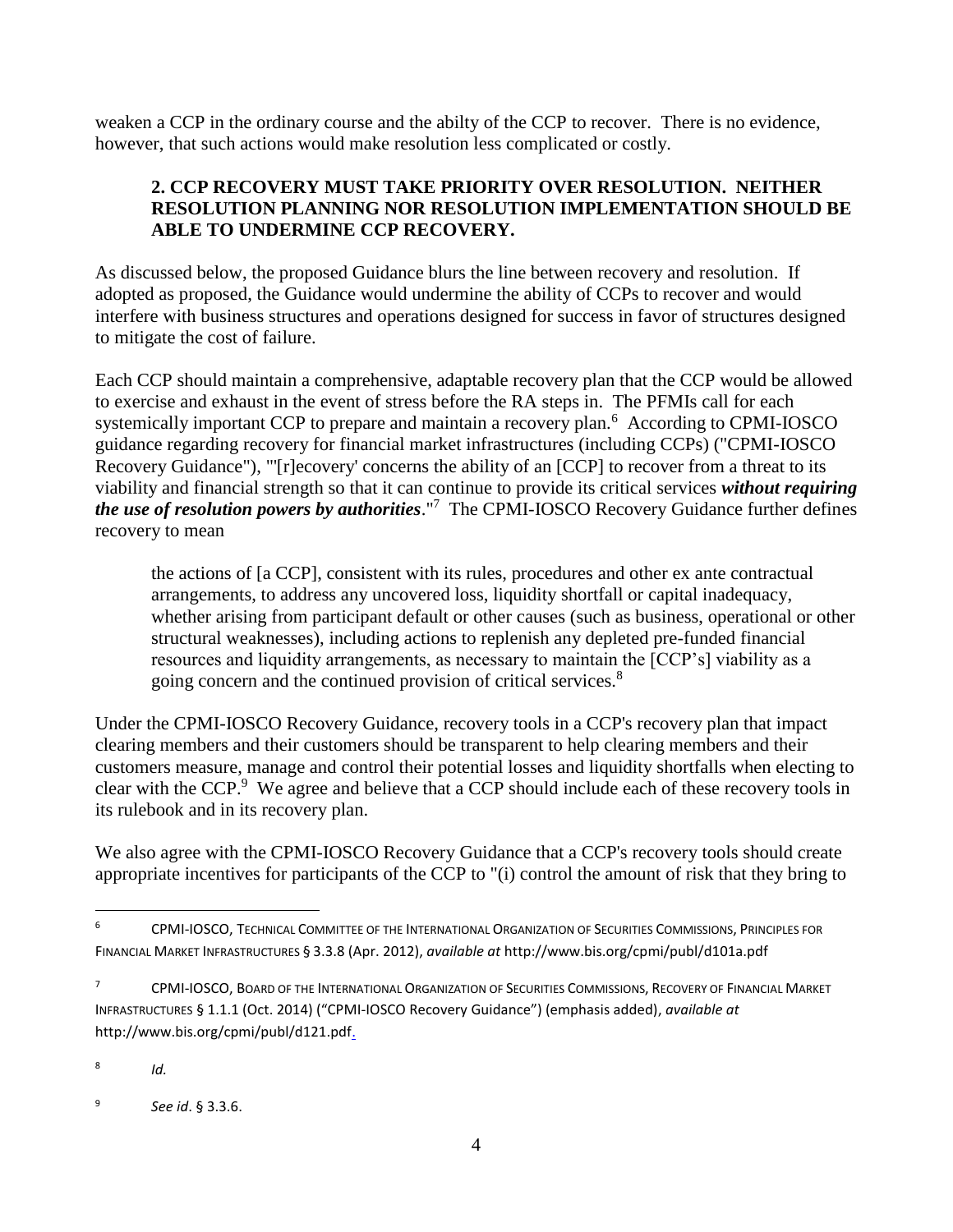or incur in the system, (ii) monitor the [CCP's] risk-taking and risk management activities, and (iii) assist in the  $[CCP's]$  default management process."<sup>10</sup>

A CCP's recovery tools and recovery plan can only provide transparency and create appropriate incentives if the CCP's recovery plan is not undercut by the Guidance and by the CCP's RA. If a CCP experiences stress events that trigger its recovery plan, a CCP must be permitted to use and exhaust the recovery tools in its recovery plan. Guidance that permits an RA to step in while the CCP still has recovery tools available would undermine a CCP's ability to recover.

# **3. RESOLUTION IS THE LAST RESORT.**

The Guidance is intended to address what happens in resolution; it should not create the need for resolution by weakening a CCP or its ability to recover. Any other outcome would undermine the objectives of the Guidance.

The RA must not interfere with the CCP's recovery plan. Any RA's resolution plan should assume that each of the CCP's tools were unsuccessful or unavailable. The goals of the RA should always be to preserve the continuity of critical CCP functions, financial stability and the hierarchy of claims under the rules of the CCP and under the applicable insolvency regime without exposing taxpayers to the risk of losses.

An RA should not have any authority to impose changes on a CCP until a stress event occurs that exhausts a CCP's recovery plan (and any wind-down plan) and the CCP is placed into resolution. If the RA is empowered to require that a CCP change its business model or risk management model to facilitate resolvability in anticipation of a potential stress event, that authority could increase the likelihood that the CCP may experience stress events and undermine the objectives of this Guidance. Furthermore, empowering an RA to have such authority could conflict with the authority of the primary regulator of the CCP, especially in jurisdictions where the primary regulator has exclusive jurisdiction over a CCP's clearing functions.

The powers of an RA should flow out of statutes and regulations adopted by the appropriate legislative and regulatory entities. As discussed below, CCP rulebooks are not an adequate substitution $11$ 

As discussed above, we support the objectives of the Guidance. We provide comments below highlighting examples where the Guidance falls short of meeting the objectives. We welcome the opportunity to continue to work with the FSB to further develop guidance that advances our shared resolution objectives of protecting financial stability and ensuring the continuity of critical CCP functions without exposing taxpayers to the risk of losses and our shared resolution planning objectives of maintaining incentives for CCPs, clearing members, and market participants to centrally clear and engage constructively in efforts to achieve a successful default management or recovery and reduce the likelihood of resolution.

<sup>10</sup> *See id*. § 3.3.7. *See also id.* § 3.3.8 to 3.3.11.

<sup>11</sup> *See infra* Section B.5.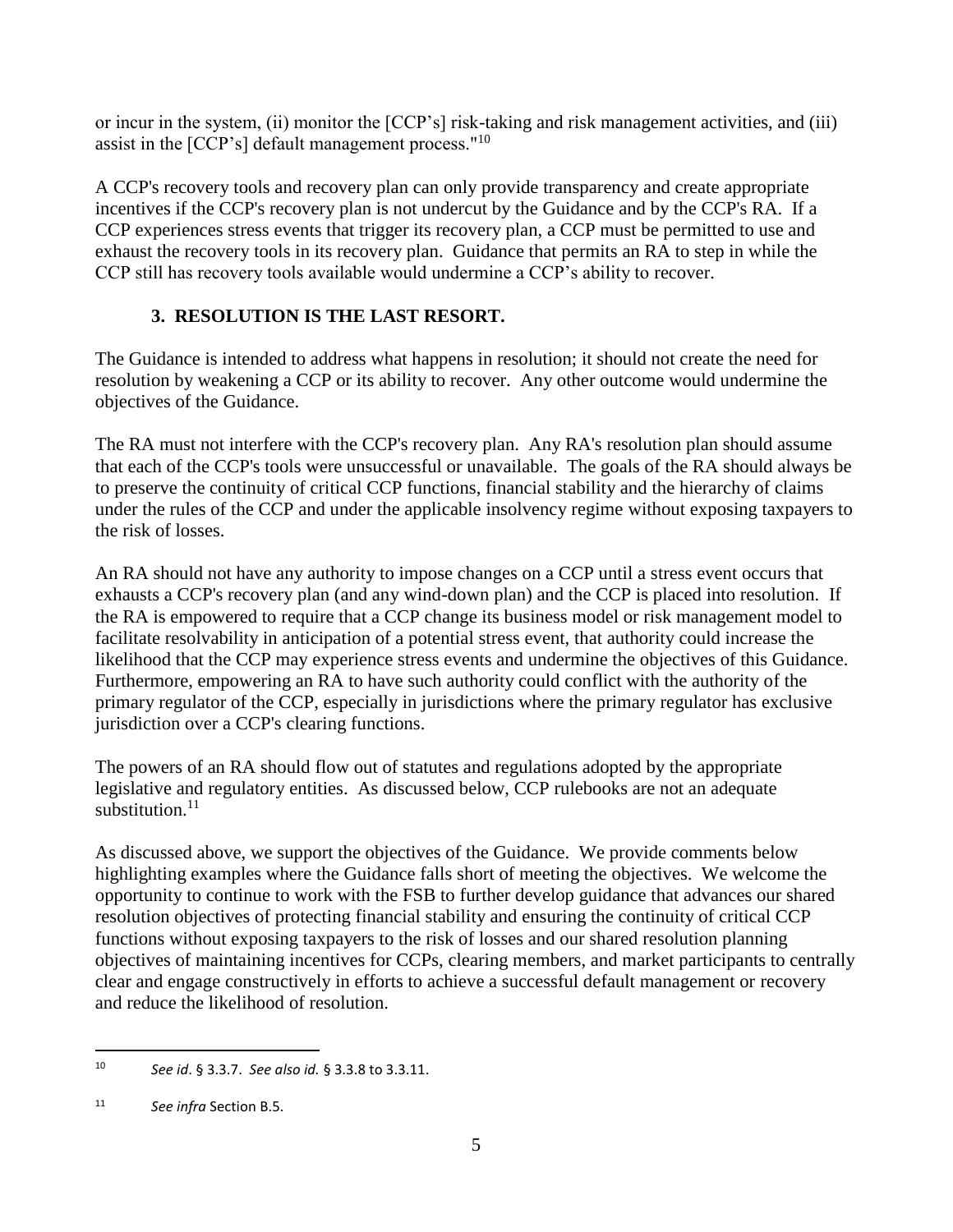#### **B. OVERVIEW OF COMMENTS.**

#### **1. RESOLUTION PLANNING MUST NOT WEAKEN CCPS IN THE NAME OF RESOLVABILITY.**

Like much of the Guidance, Section 8 is based upon a framework that was designed to resolve banks. Section 8 of the Guidance focuses on improving the resolvability of CCPs and suggests that the oversight, supervisory or resolution authority of a CCP should have powers to require a CCP to: change its rules and arrangements (including changes to the CCP's risk and default management practices); make operational, structural or legal changes; and/or make changes to the terms or operations of its links with other FMIs. This suggestion ignores the inevitable conflicts between the interests of the supervisory authority in fostering a CCP that operates efficiently in the interests of its direct stakeholders (clearing members, customers and the banking and payment systems) and the interests of an RA concerned about minimizing the costs of failure without regard to ongoing operations. In contrast to banking failures, CCP failures have been extremely rare. Furthermore, taxpayers bailed out banks in the financial crisis as a result of banks being risk takers. By contrast, no CCP needed a taxpayer bail out during the financial crisis as CCPs are in the business of managing—rather than taking—risk. Thus, a framework that was designed to resolve banks is not appropriate to use as the basis for guidance to resolve CCPs.

A proper cost benefit analysis is likely to demonstrate that empowering an RA to reshape a CCP's legal structure, business operations, rules and arrangements (including changes to the CCP's risk and default management practices), and/or governance to facilitate resolvability in anticipation of a failure is unwarranted. There is no evidence that resolution will be more complicated or costly in cases where a CCP is operating solely in accordance with traditional supervisory imperatives. Instead, such authority would jeopardize a CCP's ability to recover. Apart from war or other destruction of the basic infrastructure of the financial system, the most likely cause of a failure of a systemically important CCP is the simultaneous failure of four or more globally systemic important banks that are clearing members of the CCP. To address the risk created if clearing members default, CCPs have sets of enforceable rules that contractually obligate their customers (clearing members) to engage in default management and recovery efforts. Commitments by clearing members to share the losses resulting from clearing member defaults create incentives that encourage clearing members to participate actively in a CCP's default management processes and recovery efforts. It is essential that CCP guidance preserves these incentives—none of which exist in the banking context. An RA thus should not have any authority to impose changes on a CCP until a stress event occurs that exhausts a CCP's recovery plan (and any wind-down plan) and the CCP is placed into resolution.

#### **2. EARLY INTERVENTION BY AN RA WOULD UNDERMINE THE OBJECTIVES OF THE GUIDANCE.**

The Guidance contemplates that an RA should be permitted to step in when the CCP still has recovery tools that it could use. *See*, *e.g.*, Sections 2 and 3. We view an RA stepping in when the CCP has not yet exhausted its available recovery tools as set forth in its recovery plan to be "early intervention" by the RA. Early intervention by the RA would—by definition—preclude the CCP from recovering as set forth in the CCP's recovery plan.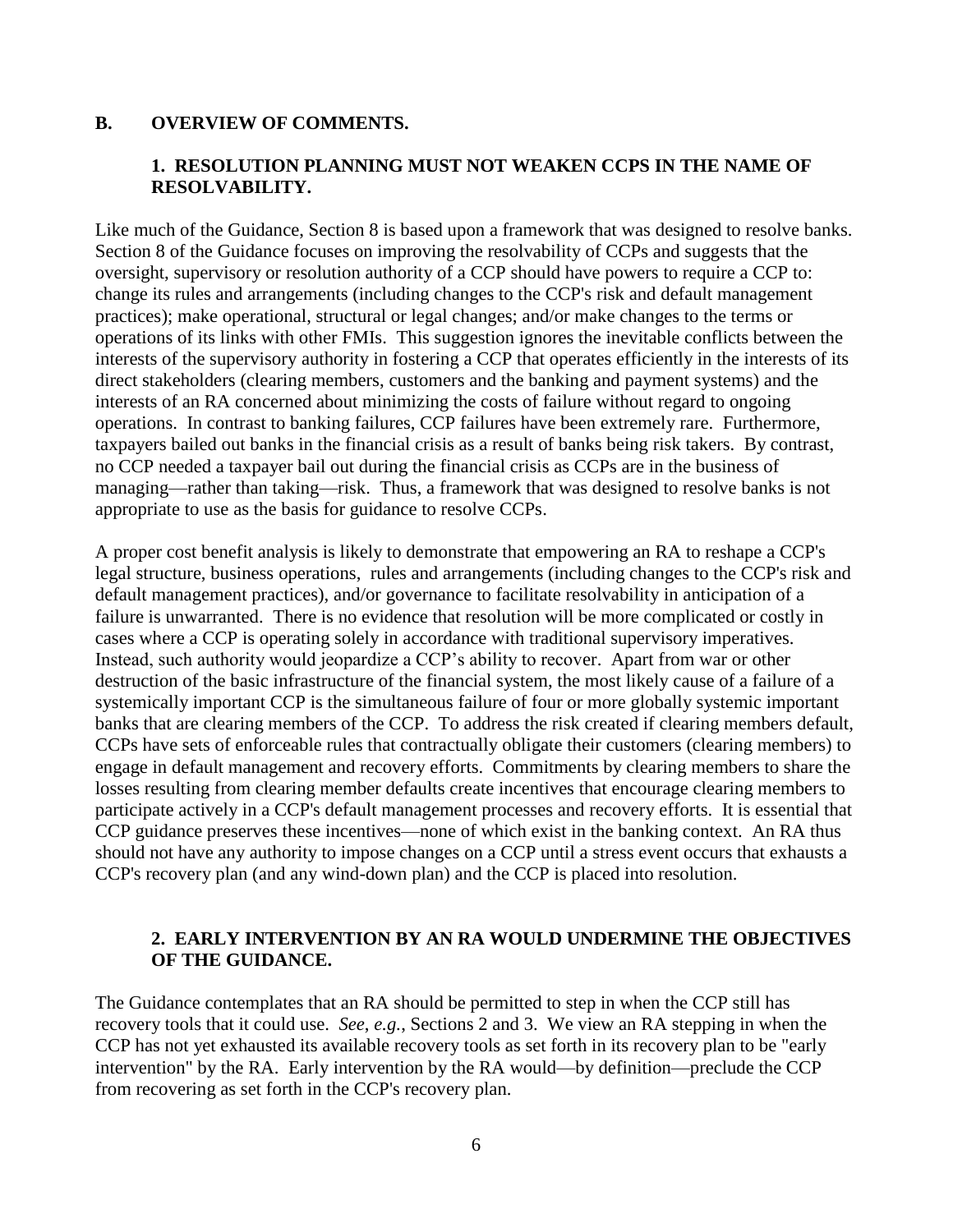As discussed above, by setting forth a CCP's recovery tools that could impact clearing members and their customers in the CCP rulebook, a CCP helps its clearing members and their customers measure, manage and control their potential losses and liquidity shortfalls when electing to clear with the CCP.<sup>12</sup> Setting forth such recovery tools in the CCP rulebook also enables the CCP to incentivize clearing members and their customers to participate in default management processes. As provided in the CPMI-IOSCO Recovery Guidance, recovery "tools that incentivise participants to participate in good faith and bid competitively in an auction of a defaulter's portfolio may increase the likelihood of the auction being successful."<sup>13</sup> Such participation is essential to CCP default management processes in the event of a clearing member default.

When a CCP designs its rules to incentivize clearing members and their customers<sup>14</sup> to participate in default management and recovery processes, it is intended that the CCP is the entity that would execute such rules should the need arise. As discussed above, it would be inappropriate for a CCP to anticipate that the RA would step in and use these tools.<sup>15</sup> Furthermore, CCPs have the most relevant expertise, are best suited to execute recovery tools and have a solid track record of managing sizable and complex default events in periods of extreme stress and uncertainty, resulting in excellent outcomes.

Any perception that an RA may intervene before a CCP utilizes and exhausts its default management processes and its available recovery tools creates a disincentive for the CCP's clearing members and customers to participate in the CCP's default management processes and in recovery. The Guidance could thus undermine even the best CCP default management processes and recovery tools and infringe upon the ability of the CCP to recover from a stress event. To meet the objectives of the Guidance, the proposal must be revised to avoid any possibility of the RA even attempting to take any action before the CCP exhausts its available recovery tools.

As proposed, the Guidance contemplates that an RA could step in long before a CCP exhausts its available recovery tools. For example, Section 3.4(iv) contemplates that the RA might step in if clearing member defaults occur and the relevant authorities determine that the CCP's participants no longer have confidence in the CCP's ability to manage risks effectively. An RA could thus step in before a CCP even triggers its recovery plan. The possibility that an RA could step in so soon could

 $\overline{a}$ 

<sup>14</sup> When conducting default management auctions of a defaulter's portfolio, CME Inc. supports including as potential bidders those customers of clearing members that possess the expertise, infrastructure and financial wherewithal to support reasonable bidding on the defaulter's portfolio ("qualified customers"). Inclusion of qualified customers in default management drills and in default management auctions has yielded aggressive and successful bids, hastening a CCP's return to a matched book. Qualified customers may be further incentivized to actively bid in the portfolio of a defaulted clearing member given CME Inc.'s recent adoption of variation margin gains haircutting rules for Base products that would extend to net portfolio gains of customers of clearing members if the relevant pre-funded financial resources and assessment are exhausted and CME Inc.'s book remains unmatched.

<sup>15</sup> CPMI-IOSCO Recovery Guidance § 1.1.1.

<sup>12</sup> *See* CPMI-IOSCO Recovery Guidance § 3.3.6.

<sup>13</sup> *See id.* § 3.3.10.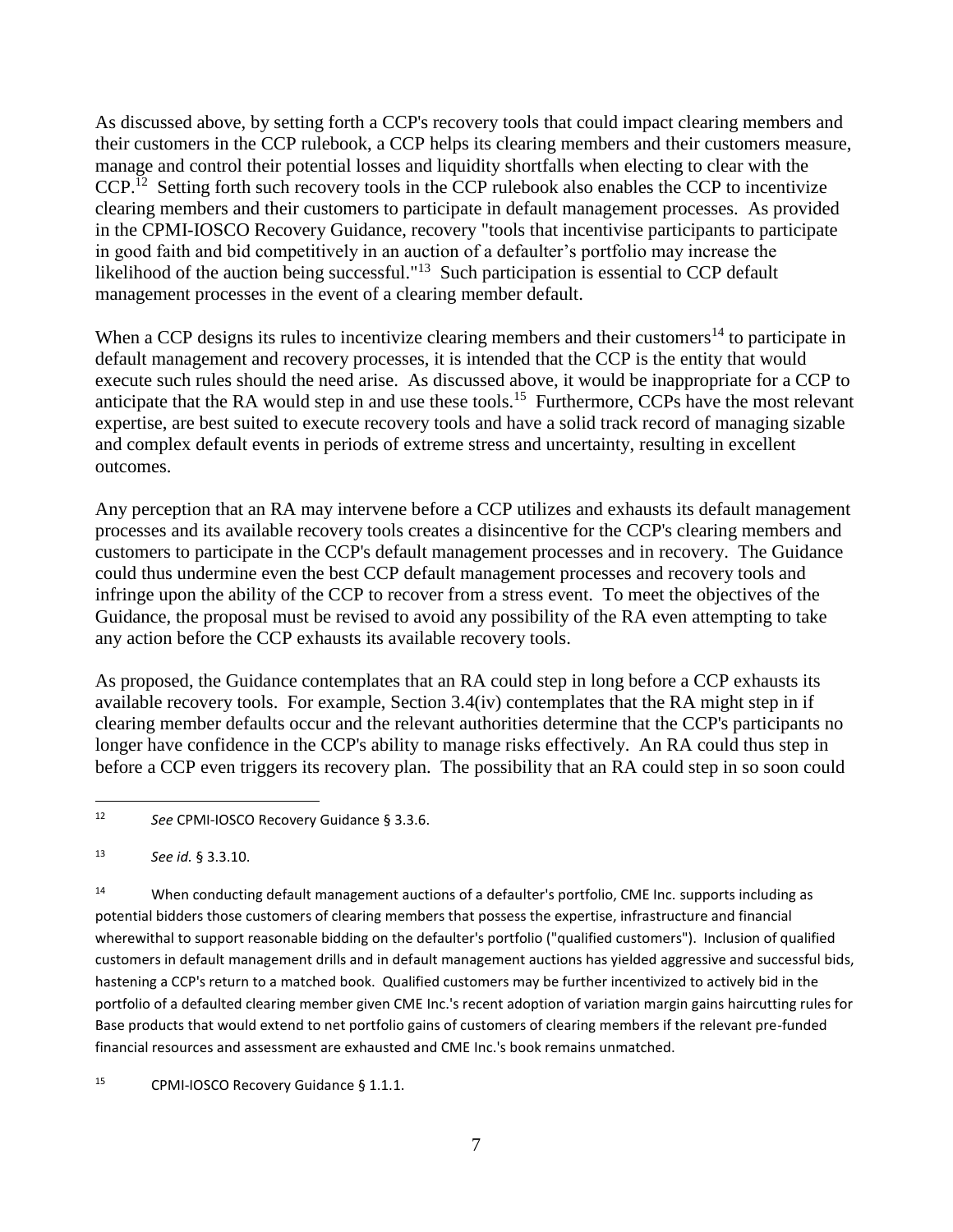well undermine the ability of a CCP to default manage and recover and creates tension with the CPMI-IOSCO Recovery Guidance (which expects CCPs to address comprehensively any uncovered credit losses and liquidity shortfalls) and CFTC Regulation 39.35(a) (which requires a SIDCO to "adopt explicit rules and procedures that address *fully* any loss arising from any individual or combined default relating to any clearing members' obligations to the [SIDCO]"(emphasis added)).

If the decision whether to step in is left to the subjective discretion of the RA, we believe it could undermine a CCP's carefully-thought out recovery plan. The text in Sections 3.1 and 3.4(iv) of the Guidance may provide such a standard; it should be modified to make sure that the RA will not attempt to act until a CCP's full recovery plan has been exhausted. The sequencing of these steps is crucial to avoiding resolution at all.

Early intervention by the RA itself would contribute to a lack of confidence. The entry by the RA would be viewed as a signal by the clearing members that recovery of the CCP has failed. Such entry by the RA would deter clearing members from participating in any further efforts to restore the CCP to a matched book and/or allocate losses resulting from clearing member defaults as there is no longer any incentive for clearing members and market participants to participate in auctions to restore a matched book after the RA enters. Furthermore, the RA's early entry would create incentives for market participants to stop meeting settlement obligations—resulting in more clearing member defaults and increased losses, further destabilizing the financial markets.

In some jurisdictions, early intervention by an RA before the CCP exhausts its recovery plan (and any wind-down plan) could violate property rights. An RA's powers and the RA's exercise of its powers must be done in a manner consistent with applicable law in order for an RA's actions to be effective and provide certainty.

In many jurisdictions, a CCP's recovery plan is developed ex ante in consultation with the CCP's supervisory authority. We support this process, through which the regulator familiarizes itself with the CCP's plan and provides feedback to the CCP regarding the recovery plan as needed. This is the appropriate time for a regulator to assess the effectiveness of a CCP's recovery tools and recovery plan—not by intervening during the CCP's implementation of the recovery plan.

#### **3. ENTRY BY AN RA SHOULD REQUIRE THE APPROVAL OF A SEPARATE GOVERNMENTAL ENTITY, FOLLOWING DELIBERATION WITH OFFICIALS AT THE HIGHEST LEVEL OF GOVERNMENT.**

The Guidance suggests that an RA, in consultation with other relevant authorities, should have the power and practical arrangements to place a CCP into resolution. *See* Section 3. We support the involvement of other relevant authorities in this important decision. Such authorities would provide broader perspectives regarding general economic conditions, financial stability and the CCP's role in the markets that would balance the RA's resolution-centric perspectives and possible proclivity to enter resolution prematurely and preempt a CCP's recovery.

However, separate governmental authorities should have a greater role than merely consulting with the RA in order to ensure that a decision that an RA will enter a CCP is balanced appropriately. The separate governmental entity should be required to approve the authorization for the RA to obtain powers over the CCP. First, the RA should submit to the separate governmental entity a written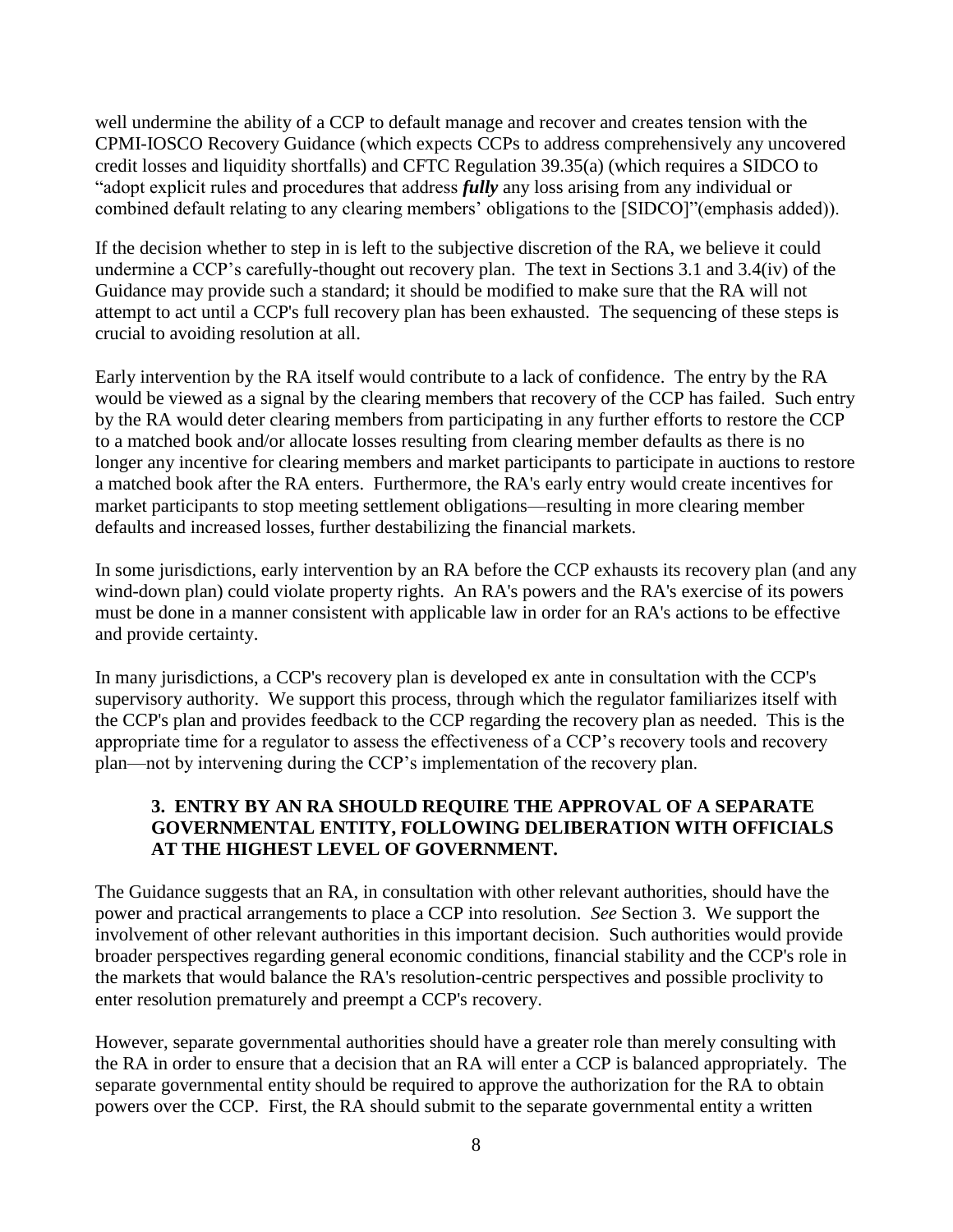request stating the reasons why the RA believes the resolution standard (set forth in the next sentence) has been met. Then, in order for the RA to place a CCP into resolution, the separate governmental entity must find based on clear evidence, which it will evaluate in deliberation with officials at the highest levels of government, that (i) the CCP's insolvency is imminent and no viable alternative exists to prevent such insolvency; (ii) absent resolution by the RA, the CCP would impose material risk to financial stability; and (iii) resolution by the RA would avoid or mitigate this risk.

This process of checks and balances could mitigate inherent conflicts of interest in a jurisdiction where the RA of a CCP is also the RA of banks and the RA is thus focused on maintaining the stability and public confidence in both CCPs and banks. In such jurisdictions, an RA might want to allow a CCP to fail if doing so could save a bank from failing or preserve franchise value of a failing bank. When acting as RA for a clearing member, the RA could work to preserve the franchise value of the bank rather than financial stability.

### **4. AN ABILITY BY THE RA TO ELECT WHICH CCP CONTRACTUAL OBLIGATIONS TO HONOR WOULD UNDERMINE THE OBJECTIVES OF THE GUIDANCE.**

The Guidance suggests that the RA may depart from the general principle of equal treatment of creditors within the same class and order of loss allocation in accordance with the CCP's rules and arrangements (which could include changes to the CCP's risk and default management practices) if necessary to achieve the resolution objectives or maximize value for all creditors.<sup>16</sup> Any ability (or perceived ability) by the RA to elect which contractual obligations to respect and which to ignore when the RA intervenes would inhibit clearing members from measuring, managing and controlling their risks when electing to clear with the CCP. Furthermore, such ability would create perverse incentives—this would not encourage clearing members and their customers to engage in the default management processes of the CCP during business as usual or in recovery. This could be another aspect of the Guidance that inadvertently leads to resolution at the expense of recovery.

Some CCPs may become the subject of a bankruptcy proceeding after being placed into resolution. In order for an RA's actions to be effective and provide certainty, an RA's actions would need to be permitted and/or upheld by the bankruptcy court. However, in at least some jurisdictions, a departure by the RA from the general principle of equal treatment of creditors within the same class may not be permitted and/or upheld by a bankruptcy court. Any actions taken by the RA must be done in a manner consistent with applicable bankruptcy laws and regulations.

More broadly, the Guidance should clarify how actions of an RA would interact with applicable bankruptcy regimes and what protections clearing members and their customers would have against the risk that an RA's actions will be reversed in bankruptcy. CCPs and their owners cannot be held liable for the actions of an RA that a bankruptcy court wants to reverse.

### **5. THE RA SHOULD OBTAIN ITS POWERS THROUGH STATUTES AND REGULATIONS, NOT CCP RULEBOOKS.**

<sup>16</sup> *See* Guidance § 5.3. *See also id*. § 2.2.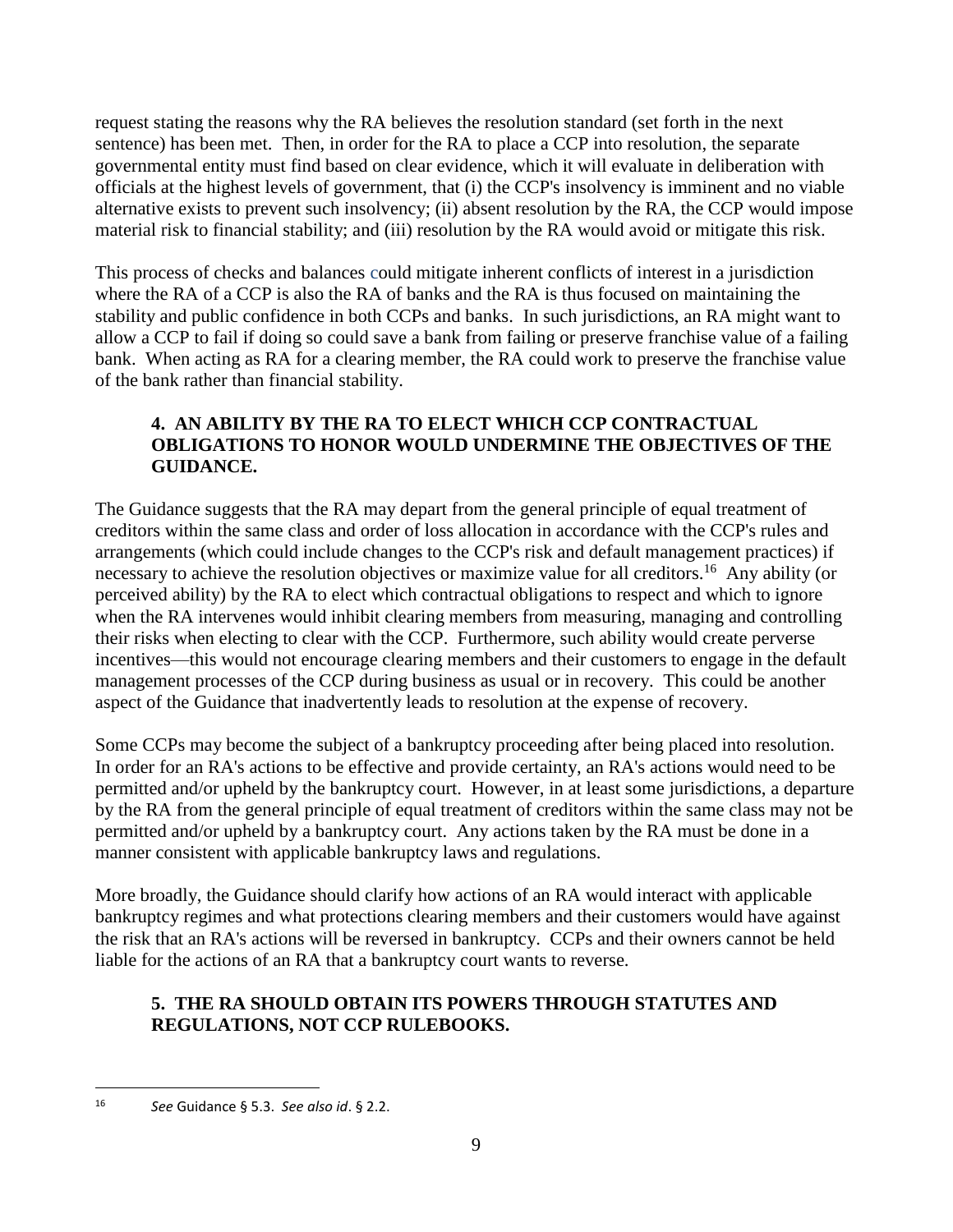The Guidance appears to contemplate that at least some of an RA's powers would originate in the CCP's rulebook. *See, e.g.,* Section 2.10. The powers of an RA should flow out of statutes and regulations adopted by the appropriate legislative and regulatory entities. A CCP rulebook—which is a contract between the CCP and its clearing member—is not an adequate substitution as a source of powers.

Furthermore, an RA's powers and any exercise of such powers need to be consistent with applicable law. Otherwise, the actions taken by the RA may not be upheld. A CCP cannot empower an RA to have or exercise a power that would violate applicable law by including such power in the CCP rulebook.

### **6. ANY COMPENSATION MUST SUPPORT THE PROPER INCENTIVES.**

The Guidance discusses the writing down of a CCP's equity. *See*, *e.g.*, Sections 2 and 4. In the United States, the concept of writing down equity appears in both accounting and legal constructs and means different things. The Guidance needs to be revised to clarify what the FSB intends to accomplish by writing down equity and how the FSB envisions equity being written down. We look forward to commenting on portions of the Guidance that relate to equity once a clarification is made as to what is intended by writing down of equity.

Section 4.1 of the Guidance contemplates that a CCP's shareholders should fully absorb loss resulting from the default of a clearing member in resolution and provides that it should be clear and transparent at what point in resolution any remaining equity would be written down. Clearing member defaults should not lead to a resolution of a CCP unless clearing members fail to participate in default management and in recovery. Rewarding such behavior by allocating remaining losses away from clearing members and instead forcing those losses somehow on the CCP's shareholders would weaken a CCP's ability to default manage and to recover and thus create a threat to financial stability and the continuity of critical CCP functions. The Guidance should be revised to make certain that it could not be read to reward such behavior and instead would preserve fully the incentives created by the CCP's default management processes and recovery plan. To that end, it is critical that no equity write downs be permitted until a CCP exhausts all available recovery tools and clearing members meet all their obligations.

This is especially important if the RA is permitted to place a CCP into resolution as a result of clearing members losing confidence in the CCP. *See*, *e.g.*, Section 3.4(iv). Rather than being incentivized to satisfy their obligations to contribute to CCP default management and recovery efforts, clearing members would be incentivized to lose confidence in the CCP, encourage the RA to place the CCP into resolution and avoid satisfying such obligations through the RA's writing down of the CCP's equity.

### **7. IN JURISDICTIONS WHERE CCPS ARE REQUIRED TO MAINTAIN WIND-DOWN PLANS, CCP WIND-DOWN PLANS SHOULD BE RESPECTED BY THE GUIDANCE.**

To the extent a jurisdiction requires a CCP to maintain a wind-down plan, the CCP's wind-down plan should be take priority over and not be superseded by the Guidance. In the United States, each SIDCO is required to maintain a wind-down plan to effect the permanent cessation or sale or transfer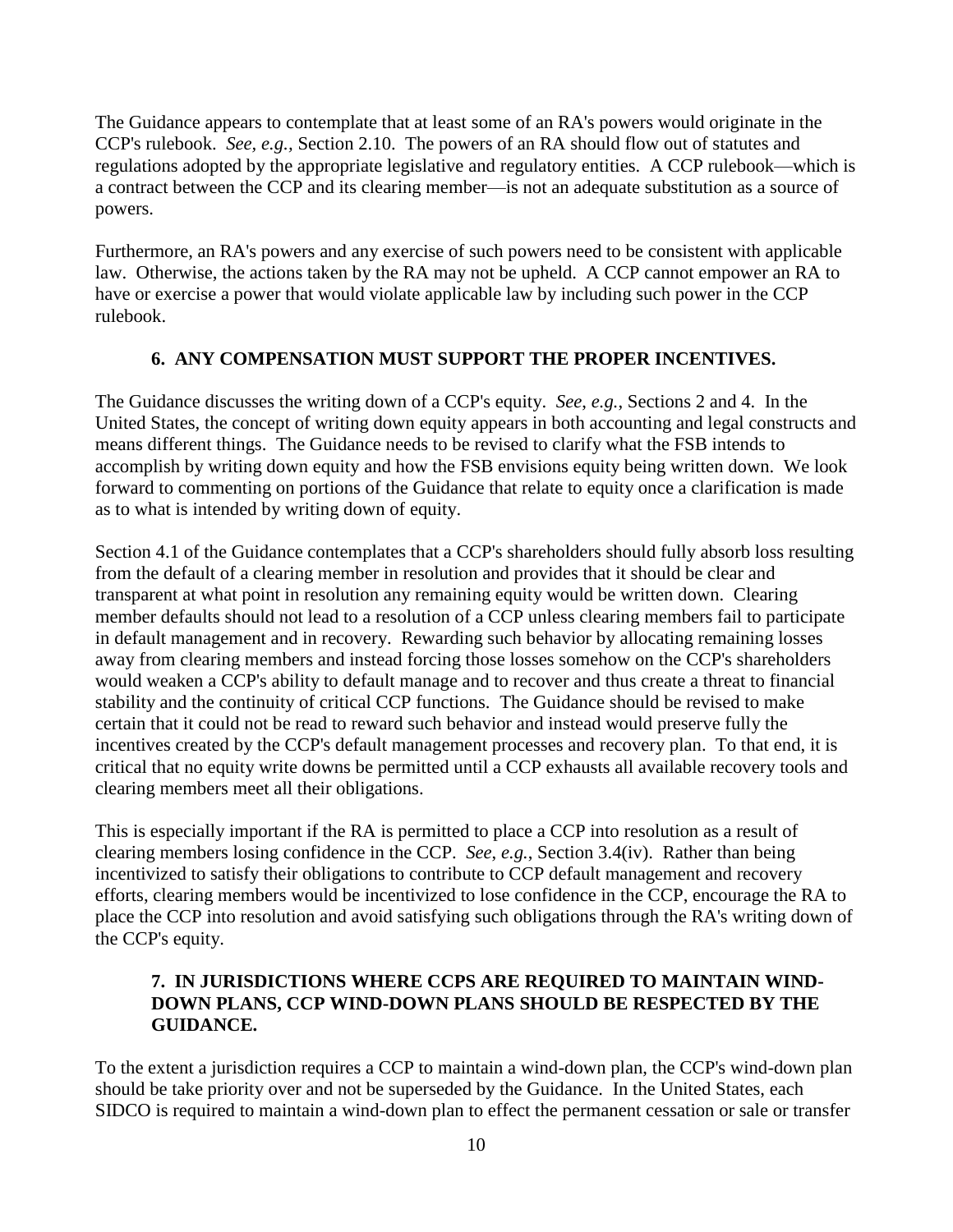of one or more services necessitated by (i) uncovered credit losses or liquidity shortfalls; or (ii) general business risk, operational risk, or any other risk that threatens the SIDCO's viability as a going concern.<sup>17</sup> A wind-down plan is a SIDCO's back-up plan to its recovery plan. A SIDCO develops its wind-down plan ex ante in consultation with the CFTC. We support this process, through which a regulator familiarizes itself with the CCP's plan and provides feedback to the CCP regarding the wind-down plan as needed. This is the appropriate time for the regulator to assess the effectiveness of a CCP's wind-down plan—not by intervening during the CCP's implementation of the wind-down plan.

### **8. COMMUNICATIONS BETWEEN RELEVANT AUTHORITIES MUST RECEIVE PROPER CONFIDENTIALITY PROTECTIONS.**

We support cooperation between a CCP and the relevant regulators. *See* Sections 3.6-3.8 of the Guidance. The Guidance should clarify, however, that all sharing of information should be done in a manner consistent with the applicable laws and regulations that preserve confidentiality and anonymity. To that end, a CCP must be permitted to send directly to its regulator any information that may be shared with other regulators. If the CCP's RA or regulators in other jurisdictions need data from the CCP, the data should be sent by the CCP's regulator to the RA or such regulators, provided that Memoranda of Understanding are in place to preserve the confidentiality of the information being shared and to protect the anonymity of clearing members and their customers. These Memoranda of Understanding should respect the role of the CCP's regulator or RA and should not enable other regulators to undermine the CCP's regulator or RA.

Similarly, open communication between the RA of a clearing member and the clearing member's CCP is imperative. CCP resolution will be significantly impacted by the bank resolution framework. Apart from war or other destruction of the basic infrastructure of the financial system, the most likely cause of a failure of a systemically important CCP is the simultaneous failure of four or more globally systemic important banks that are clearing members of the CCP. Bank regulators and resolution authorities will likely have advanced knowledge of distress at a major bank and an understanding of how that distress will impact CCPs, non-defaulting clearing members, market participants and the broader financial markets. What regulators do with that knowledge will be critical in determining the outcome of the stress, but it is unclear to the market how they will approach this situation.

An understanding by the CCP of the RA's anticipated actions will enable the CCP to better use its default management and risk management practices. Bank resolution authorities should share relevant information with CCPs in conjunction with their regulatory authorities for better coordination and management of the stress event. It is essential that the resolution authorities for any failing banks prioritize the well-being of markets and financial stability, to prevent contagion of the bank stress to CCPs, non-defaulting clearing members, market participants and the broader market and public interests that derivatives markets serve.

By way of example, the United States has a coordination process that brings together market regulators and CCPs when a broker dealer or futures commission merchant encounters financial

<sup>17</sup> *See* CFTC Regulation 39.39.